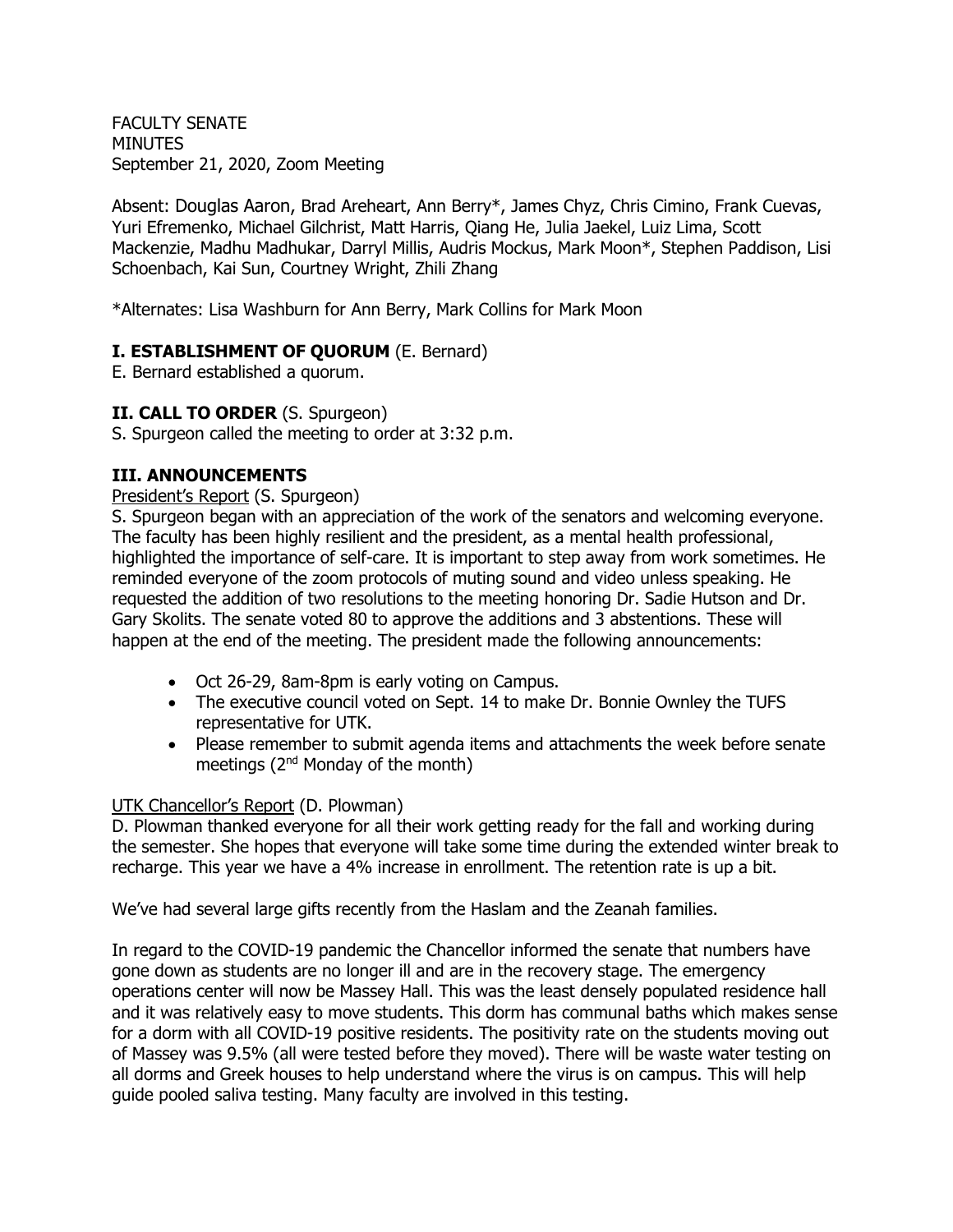There was a meeting with Dr. Birx from the White House COVID-19 Task Force. She had many suggestions, one being a research project around the total time a close contact has to be in quarantine. UT will work with UK to study students in quarantine to see how long it takes before students test positive for the virus.

We are preparing for next semester assuming the virus will be with us still. The Chancellor is currently teaching a face-to-face class and finds it safe and rewarding.

In response to questions, the Diversity and Inclusion Committee has highlighted inequities across society and asks the chancellor to meet with them to discuss these issues. The Chancellor reminded the senate that the leadership retreat on Wednesday is focused on equity and diversity and would love to attend the committee meeting.

The NTTF Issues Committee chair asks that if the Chancellor is encouraging, discouraging or neutral about how the rest of the faculty choose to teach. Plowman says we need all three modalities and that this is really up to colleges and departments. The senator stated that this might be a different issue for NTTF who might not have the same options. She feels that all faculty should teach in the way they choose and there be no pressure to deliver instruction in any particular modality. The Chancellor commented that we do not have space for large faceto-face classes.

A senator asked about football and if games will be cancelled based on the high likelihood of transmission. The first game is this weekend (Sept 26) in SC and next weekend at Neyland; 25% of the stadium will be used which means 25K seats, 2.5K seats reserved for students. The band will be smaller and separated and will not march at half time. To get in you must wear a mask and there will be scheduled entry times. Food is packaged to go. There is no official tailgating. This is still a huge loss of revenue for the athletic dept (40 million lost in revenue).

#### Provost's Report (J. Zomchick)

J. Zomchick began by thanking everyone for being here and enabling everyone to keep doing good work. The enrollment numbers are a reflection on the excellence of the faculty. He discussed the new calendar (late start, no spring break, ending April 20 with exams ending April 29). The academic leadership retreat is Wednesday and will focus exclusively on systemic racism at UTK. During evaluations Deans and Dept. Heads should keep in mind the obstacles and limitations created by the current situation while they do annual evaluations.

The Provost asks that everyone consider offering in-person instruction to students. He does not mean for this to be pressure but the students deserve the best education possible. Dr. Williams (VP for Student Success) has run a poll and students are feeling isolated, and that having all on-line classes is much more difficult for students. He asks that faculty look at the incidence of infection and discuss opportunities for more in-person classes. No one will be forced to be inperson. But everyone who has looked at our instructional spaces has approved of how they have been set up. Disease transmission is less in work/classroom space and mostly from social spaces. He appeals to faculty to think of students and find ways to provide more in-person instruction. He feels classrooms are safe but honors faculty choices. W. Jennings stated that students really want in person but the work load is greater for faculty during the pandemic. He suggests making a financial incentive for teaching in person or offering additional life insurance.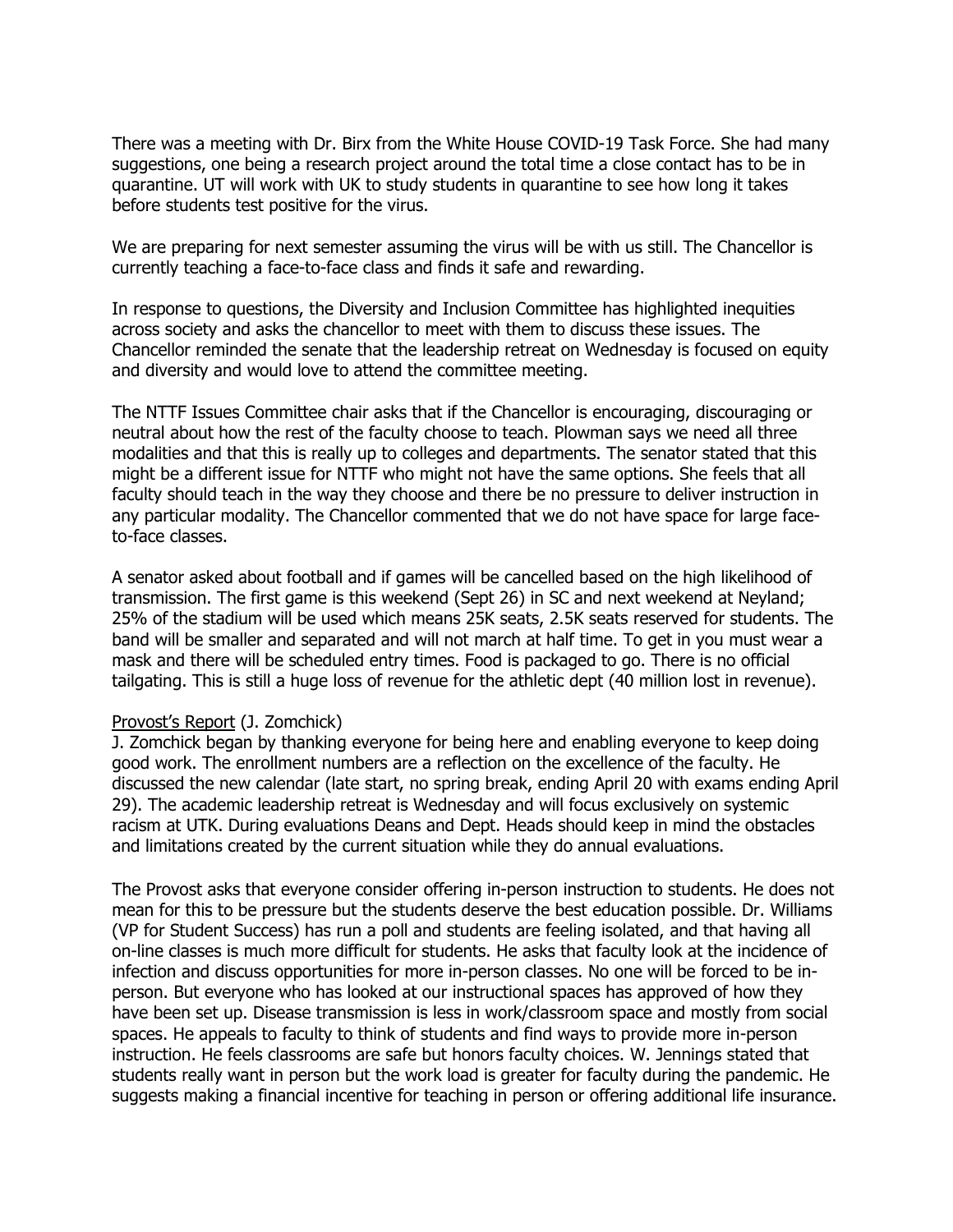The classroom is fine but it is impossible to control all the variables outside the classroom. B. Lyons asked about considering the optional use of TN Voice this semester. VP Hinde will be looking into this for full 15-week courses that will address the challenges of this semester and he will share this with the senate before it becomes final. M. Violanti commented that students who are in in-person classes do not want to be there and prefer to be on Zoom. Provost Zomchick commented that some students who have only one in-person class find it burdensome to come to campus for so little. Faculty have the right to expect students to attend face-to-face classes and there is more work to be done on this. J. Williams echoed that initially there were a lot of students face-to-face and then fewer and fewer have attended. There needs to be a way to encourage students to come to face-to-face classes. C. White mentioned that students use COVID-19 as an excuse to not come to class or do assigned work and this is not sustainable.

# UTIA Report (T. Cross)

The off-campus experience has been about the same as the on-campus for UTIA. There have been small numbers of positive cases and it seems like the procedures are working. There have been some events outdoors with more than 50 attenders but with mask use and other protocols. There is a search for a new dean for the extension and a new dean for Diversity Equity and Inclusion that will work closely with Dr. Small and his office. They are working on a land transfer in West TN from the Army to UT to continue using the land that has been used for the last 40 years to study no-till agriculture. This would be a 900-acre transfer from Milan Arsenal. Donnie and Terri Smith are visiting this week. He appreciates the leadership from Dr. Plowman in combating COVID-19 and meeting educational needs on and off campus.

# **IV. MINUTES OF THE FACULTY SENATE**

The Faculty Senate meeting minutes of May 4, 2020, were presented for approval. B. Krumm moved approval of the minutes; C. Parigger seconded. The minutes passed with 76 in favor and 6 abstentions.

## **V. OLD BUSINESS**

## Faculty Fellows for Online Teaching Update (R. Hinde)

This program was a collaboration between the Senate and the upper administration to help develop on-line and hybrid classes for the summer and fall. There were over 100 fellows across the university. Fellows will be hosting brown bag lunch events, they have created teaching guides, videos showing how to use technology and more for faculty. The term for current fellows is set to end in October but there are some funds from the CARES Act that can extend the program to January. Mark Collins has done much of the work organizing and running this program. Mark Collins stated that they are still trying to get the word out about the program, especially as we approach all on-line final exams. The names of fellow are listed on the TLI page.

## **VI. NEW BUSINESS**

## Proposed Changes to UTK-UTIA *Faculty Handbook* – 1st Reading (B. Lyons)

This is presented for a first reading. These are mostly administrative/clerical changes to bring the *Handbook* in line with board policy. Senators should read this closely before the next meeting. This is particularly important around the issue of extension (not suspension) of the tenure clock. How far in advance these extensions need to be granted is not clear. VP Kelly stated that the COVID-19 extensions should be requested by the end of this year. If someone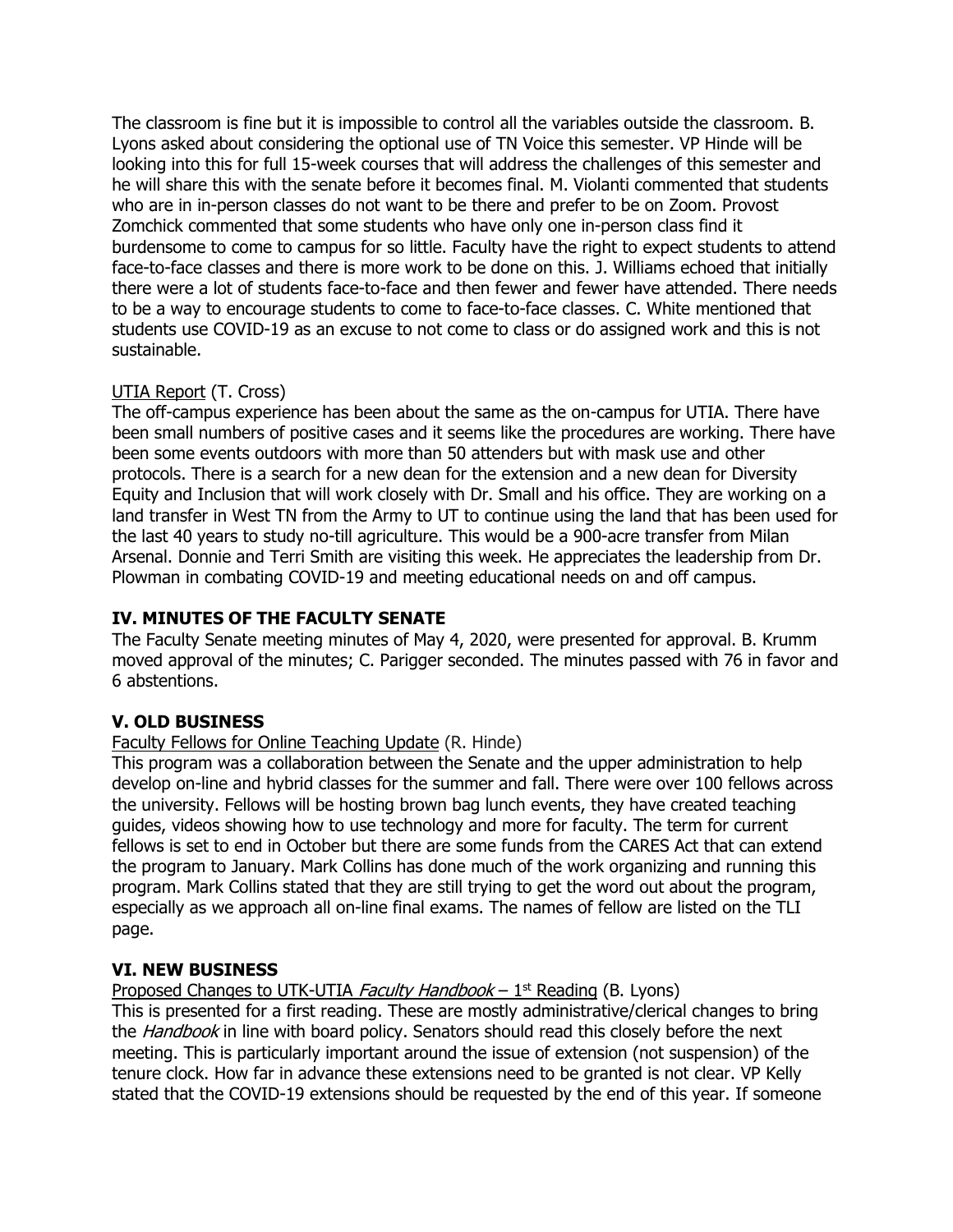requests a two-year extension, this needs to be submitted with a special memo. In other situations, there is not a particular time-line from requesting extensions. The *Handbook* clarifies the involvement of the president in consultation with senate exec council in the dismissal of faculty.

Humanities Caucus Resolution on Teaching Modalities (H. Meadows) The Humanities Caucus appreciated the work of the Chancellor and Provost and their willingness to respect faculty choice in teaching modalities. Nonetheless is seems important to have a resolution on record that gives faculty control over their teaching modality and that scheduling be returned to departments as it was previous to the pandemic. Scheduling was chaotic during the summer and the resolution hopes to avoid that going forward. There was a motion to approve by A. Langendorfer and it was seconded by D. Horton. Dean Lee asked if the modalities chosen now will be fixed for the semester. She appreciates that faculty should be able to choose how they teach but last-minute changes are problematic for assigning rooms, etc. As long as choices made in October are not changed later, this should not be a problem. H. Meadows replied that part of giving control back to departments will avoid some of this confusion.

C. White asked about the purpose of the resolution after the Chancellor and Provost have stated that modalities are left to faculty. Departments have control so why does control need to be returned? H. Meadows replied that the resolution addresses the situation this summer when control was taken from departments, and the resolution is an affirmation of what the Chancellor and Provost have already said. Provost Zomchick is unsure of the necessity of the resolution, if it is just to affirm the support of the upper administration. The current resolution gives faculty a right that they do not usually have in the *Handbook*. He thinks the resolution would be better if it is amended to just Spring 2020. M. McAlpin stated that the resolution already says it is specific to the pandemic. She does not feel there will be so many requests to change at the last minute and it is not fair to make faculty hold to choices of modality when their situation can change very quickly. Dean Lee asks that perhaps we limit changes after the end of the semester be limited to those with health issues. M. McAlpin suggested that a clear directive from the Provost's office soon would help avoid last minute changes. T. Fridman asked what happens if a face-to-face class evolves into a most students participating on-line. Can the class then be converted to virtual after the beginning of the semester? R. Spirko recognized the logistical issues of scheduling and last-minute changes but the possibility of a spike in November makes it difficult to plan now.

S. Spurgeon called a vote via QuestionPro. Senate members voted 42 in favor, 12 against, and 20 abstentions. A majority voted yes and the motion passes.

### TUFS Update and Representative (B. Ownley)

This was tabled until the October meeting. Senators are encouraged to read the report that was included with the agenda.

### Resolutions (S. Spurgeon)

S. Spurgeon read the resolution of appreciation of Dr. Sadie Hutson for her work as secretary of the Faculty Senate. The Senate voted to approve, 85 in favor and 2 abstentions.